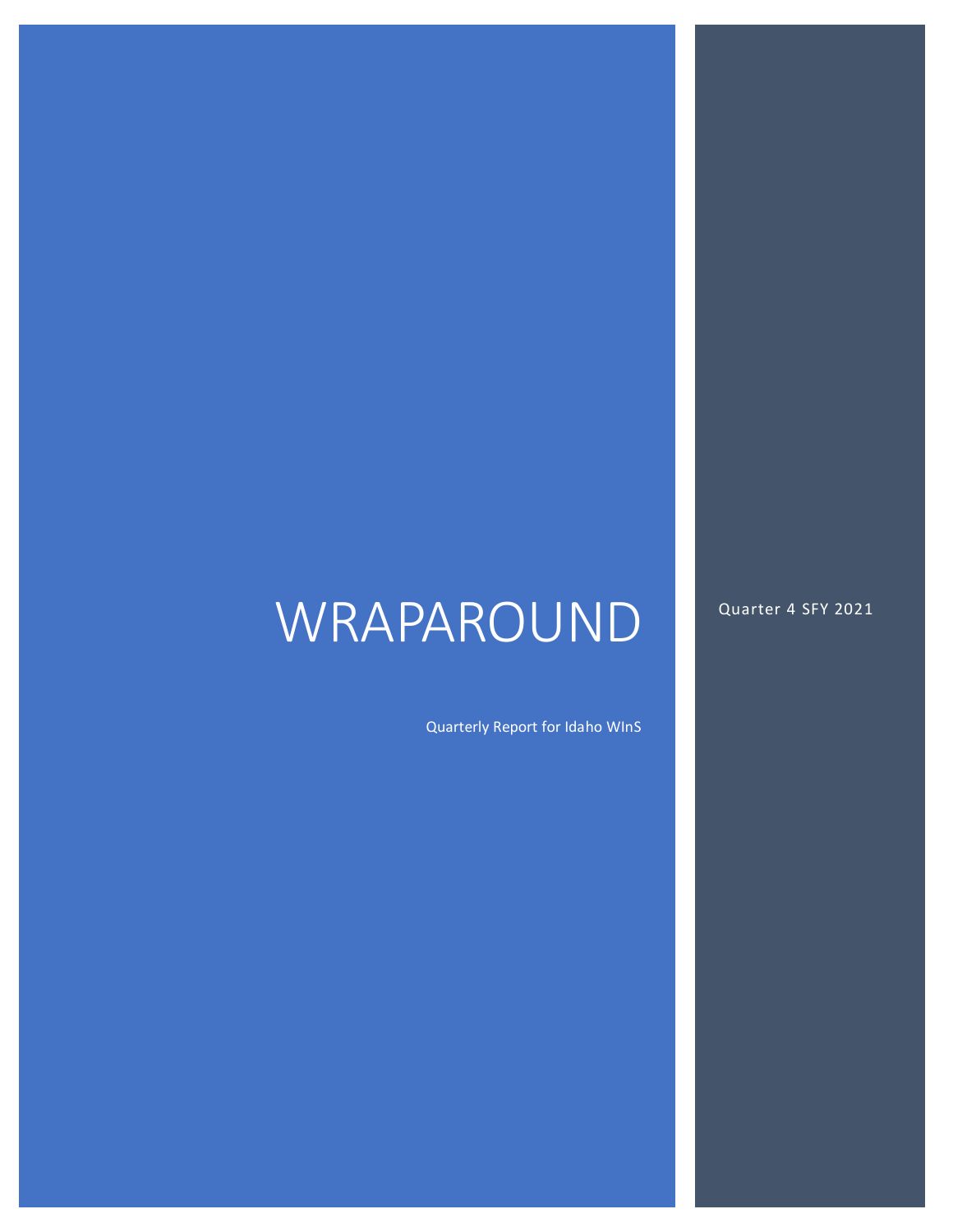#### **Table of Contents**

|                                                                           | Page 2  |
|---------------------------------------------------------------------------|---------|
|                                                                           | Page 3  |
| Table 1a: Total Wraparound Youth and Families & Total Families discharged | Page 3  |
|                                                                           | Page 3  |
|                                                                           | Page 3  |
|                                                                           | Page 3  |
|                                                                           | Page 4  |
|                                                                           | Page 4  |
|                                                                           | Page 4  |
|                                                                           | Page 8  |
|                                                                           | Page 9  |
|                                                                           | Page 10 |
|                                                                           |         |
|                                                                           | Page 12 |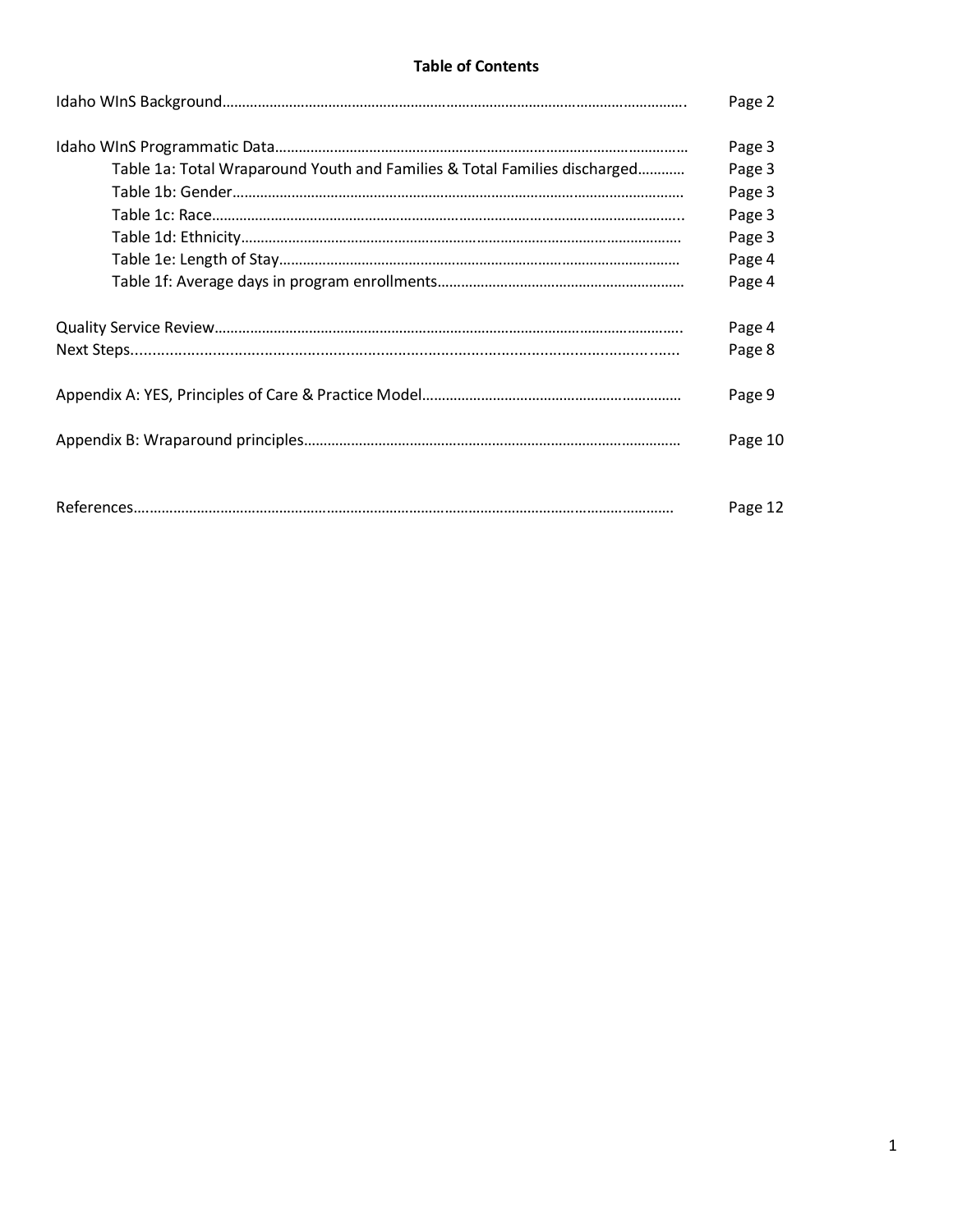## **Background**

The State of Idaho has implemented a new Children's Mental Health system of care branded as the Youth Empowerment Services (YES program).<sup>1</sup> Intensive Care Coordination (ICC) is an identified service of the YES program specifically for youth and families with high service needs. Idaho has determined children and youth with multi system involvement, those at risk of removal from a community setting to a higher level of care or are transitioning from a higher level of care into a less restrictive level of care are appropriate for Intensive Care Coordination. One type of Intensive Care Coordination that is evidence based is Wraparound. In Idaho this is called, Idaho WInS, Wraparound Intensive Services.

The Division of Behavioral Health (DBH) initiated the Idaho WInS model of Wraparound in February 2018. A small pilot of current DBH's Children's Mental Health (CMH) youth and families enrolled in Idaho WInS with two goals. To implement Wraparound to fidelity and build capacity of trained Wraparound coordinators, coaches, and supervisors across the system; and to increase the number of youth and family served to two hundred and fifty (250) by August 30, 2020.

This report will look at data from several sources. The DBH Electronic Health Record (WITS), referrals, a standardized fidelity tool called the Wraparound Fidelity Index, shortened version or WFI-EZ, CANS data, and a Quality Service Review. All these methods for evaluating this program comprise the Quality Monitoring of the Idaho WInS program.

#### **Purpose**

 $\overline{a}$ 

This quarterly Wraparound Quality Assurance report is intended to report on the data collection for the Idaho WInS program. The report addresses key areas of WInS such as demographical information and fidelity to Wraparound. In each section, analysis is given looking at whether youth can access Wraparound and whether youth and families experience Wraparound as it is intended according to the 10 (ten) Wraparound Principles.

<sup>1</sup> Please see Appendix A Principles of Care & Practice Model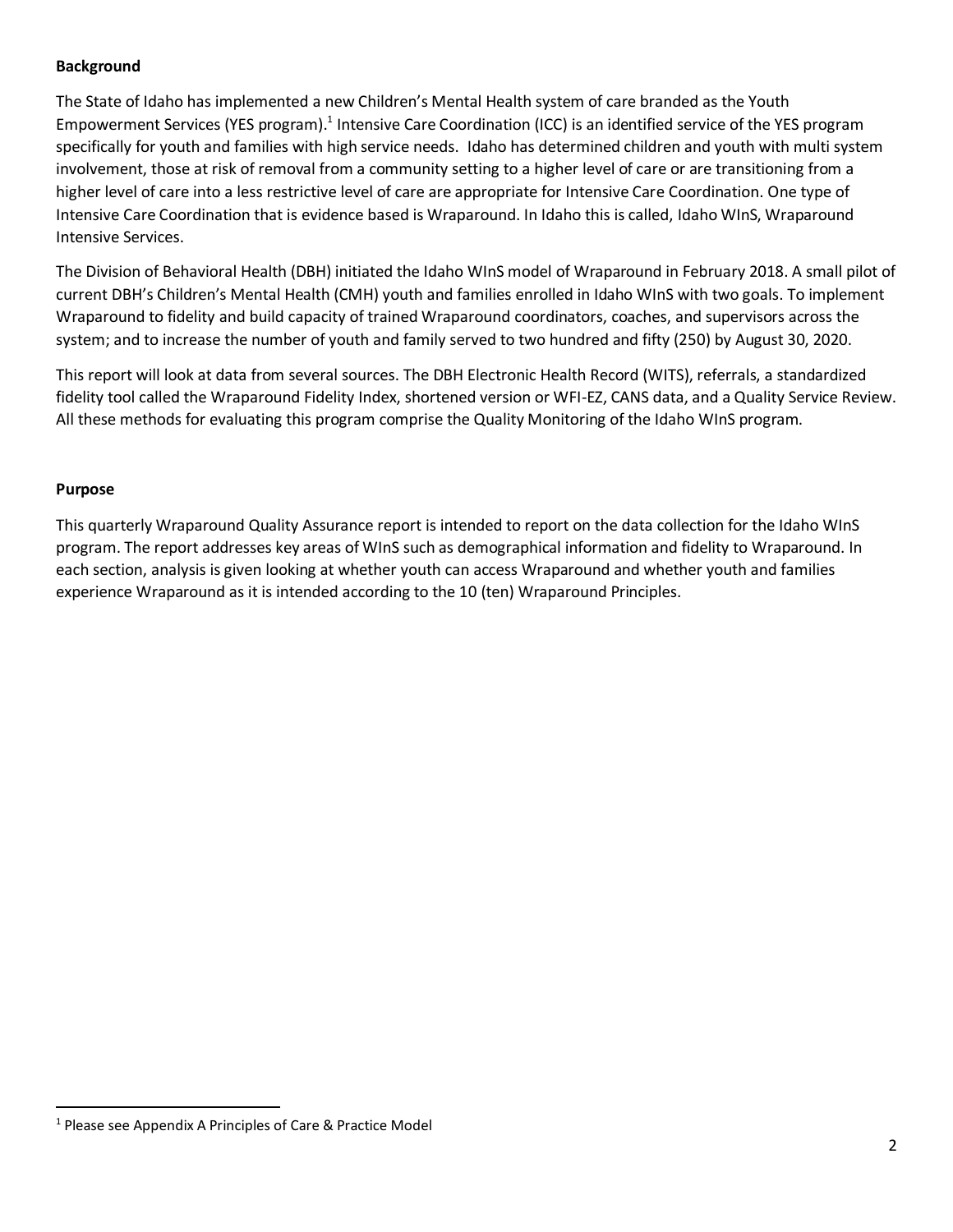## **Idaho WInS Programmatic Data**

Table 1a represents the total number of active Wraparound program enrollments across the state, the number of new enrollments for the month, and the number of youth discharged or transitioned from Wraparound in each month.

| Table 1a Total Active Wraparound Families and Total Families Discharged |                                |  |                                    |  |  |
|-------------------------------------------------------------------------|--------------------------------|--|------------------------------------|--|--|
| <b>SFY</b>                                                              | <b>Total # Active Families</b> |  | <b>Total # Discharged families</b> |  |  |
| 2018                                                                    | 97                             |  |                                    |  |  |
| 2019                                                                    | 109                            |  | 4                                  |  |  |
| 2020                                                                    | 160                            |  | 47                                 |  |  |
| 2021*                                                                   | 143                            |  | 229                                |  |  |
| Total                                                                   | 143                            |  | 280                                |  |  |

\*Data as of April 1, 2021

\*\*Wraparound on average is 12-14 months. Some of this may account for carryover or duplication of families still engaged in Wraparound. 

It is expected that the jump in discharged youth and families is due to completion of Wraparound for enrolled youth. As indicated above the jump in discharged youth falls within the twelve to fourteen (12–14) month timeframe.

Table 1b, 1c, and 1d demonstrate regional demographics on gender, race, and ethnicity for SFY 2021 Quarter one (1) through three (3).

| <b>Table 1b: Gender</b>          |     |     |                                  |     |  |  |
|----------------------------------|-----|-----|----------------------------------|-----|--|--|
| Quarter 1 2021<br>Quarter 2 2021 |     |     | Quarter 3 2021<br>Quarter 4 2021 |     |  |  |
| Female                           | 44  | 48  | 54                               | 48  |  |  |
| Male<br>83<br>81                 |     |     | 94<br>91                         |     |  |  |
| Transgender                      |     |     |                                  |     |  |  |
| <b>Total</b>                     | 127 | 132 | 147                              | 143 |  |  |

| Table 1c: Race Q4 SFY 2021    | #Youth | % by race | <b>QMIA YES</b><br><b>Population</b> | % of Idaho's<br><b>Population</b> | <b>Under</b><br>Represented |
|-------------------------------|--------|-----------|--------------------------------------|-----------------------------------|-----------------------------|
| American Indian               | 8      | 5.59      | 2.0                                  | 1.7                               |                             |
| Asian                         |        | 0.7       | 0.5                                  | 1.6                               | <b>Yes</b>                  |
| More than one race            |        | 0.7       | 3.1                                  | 2.5                               |                             |
| <b>Black/African American</b> | 6      | 4.2       | 1.8                                  | 0.9                               |                             |
| Other/Unknown                 | 24     | 16.78     | $\overline{\phantom{a}}$             | $- -$                             |                             |
| Pacific Islander              | 0      | 0         | 0.1                                  | 0.2                               | <b>Yes</b>                  |
| White/Caucasian               | 103    | 72.03     | 71.0                                 | 93                                |                             |
| <b>Total</b>                  | 143    | 100       |                                      |                                   |                             |

| Table 1d: Ethnicity Q4 SFY      | # of     | $%$ of           | <b>QMIA YES</b>   | % of Idaho's      | <b>Under Represented</b> |
|---------------------------------|----------|------------------|-------------------|-------------------|--------------------------|
| 2021                            | youth Q4 | <b>Ethnicity</b> | <b>Population</b> | <b>Population</b> |                          |
| Hispanic or Latino - specific   | -16      | 11.19            | 21.7              | 12.7              | <b>Yes</b>               |
| Not of Hispanic or Latino       | 99       | 69.23            |                   |                   |                          |
| <b>Origin</b>                   |          |                  |                   |                   |                          |
| <b>Other Hispanic or Latino</b> |          | 0.7              |                   |                   |                          |
| Unknown/Refused                 | 27       | 18.88            |                   |                   |                          |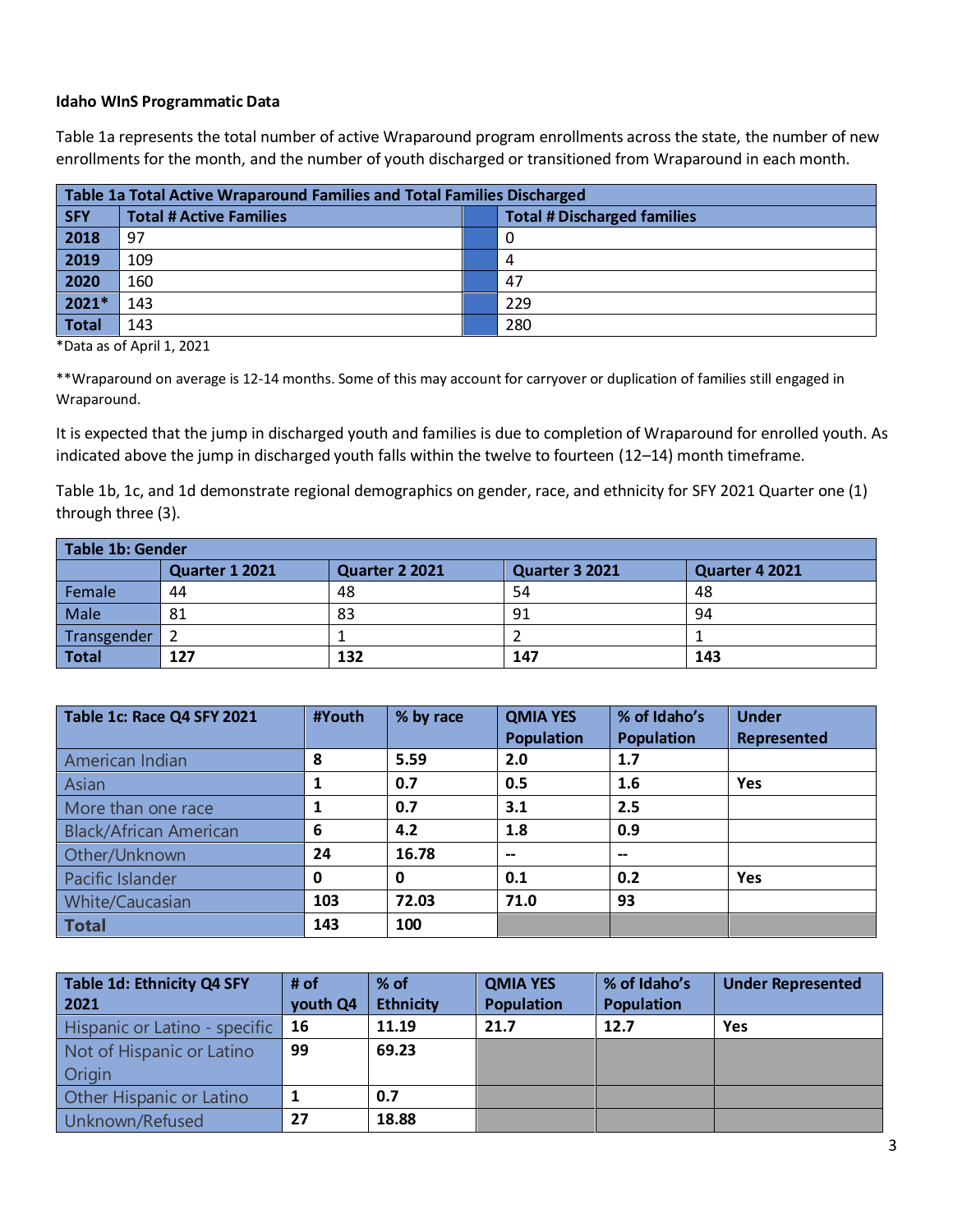|  |  | $\bullet$<br>__ |  |  |  |
|--|--|-----------------|--|--|--|
|--|--|-----------------|--|--|--|

\*Please note, no QMIA or state population data is available since the data in the QMIA report and state-wide data is not reported using the same categories as indicated above. The categories listed above are those represented in the DBH electronic record or WITS.

## **Quality Service Review**

Beginning in May 2021, Idaho WInS conducted the second Quality Service Review (QSR) of the WInS program**.** The QSR is a record review that looks at the following areas in Wraparound for quality practice and fidelity to the model.

- Demographic information (age, gender, enrollment date, primary concern at entry, overall CANS level of care).
- Access and Initial Engagement
- Engagement and Collaborative Assessment
- Appropriateness in Care Planning
- Effectiveness or Monitoring the Planning process and Wraparound Plan of Care
- Transition planning and linkages
- Crisis Prevention & Response
- Post-Crisis Response
- Success Drivers- What services and supports are especially powerful in supporting youth's success?

For the 2021 QSR, the Quality Assurance Unit looked at forty-six (46) randomly selected Wraparound records. This quarterly report will report on four quality and fidelity indicators of the QSR.

Indicator #1: Evidence that Wraparound Coordinator facilitated a process to identify team members and invite them to the team meeting.

Indicator #2: Evidence of monitoring progress towards identified outcomes in the Wraparound Plan of Care.

Indicator #3: Evidence that the plan of care included a variety of strategies to meet the youth and family needs, draws upon natural supports, and included community services and supports identified by the family.

Indicator #4:

- Evidence of a Crisis & Safety planning process.
- Evidence that risk behavior items form the most recent CANS are addressed on the Plan of Care or Crisis & Safety plan.
- Crisis plan actively addresses prevention and early identification
- Crisis plan described role and responsibilities of each team member in preventing and identifying crisis.
- Crisis plan provides action steps that are tied to the severity of the crisis.
- Crisis plan provides specific steps to take in post crisis response and planning.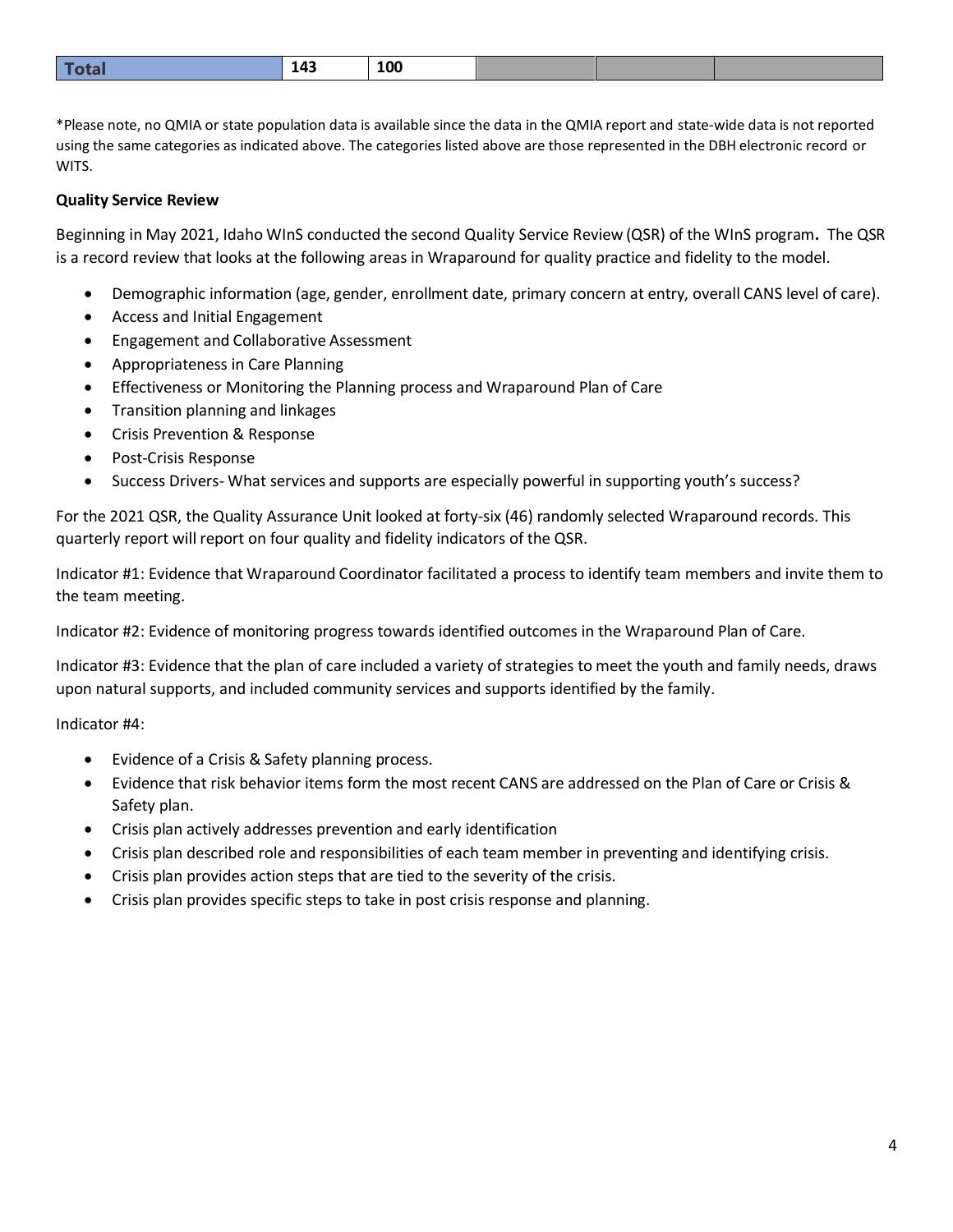The four indicators above correspond to the Wraparound principles of team-based, outcomes monitoring, communitybased, and individualized.

The following table represents the number of cases selected for each region. The sampling in each region was determined by the total number of youth enrolled in each region. Region five and region seven have had more youth enrolled since program implementation.

| QSR table 1a   |            |
|----------------|------------|
| Region         | # of cases |
| R1             | 3 records  |
| R <sub>2</sub> | 3 records  |
| R <sub>3</sub> | 8 records  |
| R4             | 7 records  |
| R <sub>5</sub> | 8 records  |
| R <sub>6</sub> | 5 records  |
| R7             | 12 records |

# **QSR Quarter 4 2021 Quality Indicator Results.**

|                | <b>QSR Results Table 1b</b>                                                                                            |                                                             |  |  |  |
|----------------|------------------------------------------------------------------------------------------------------------------------|-------------------------------------------------------------|--|--|--|
|                | Evidence Wraparound Coordinator facilitated a process to identify team members and invite them to the team<br>meeting. |                                                             |  |  |  |
|                |                                                                                                                        |                                                             |  |  |  |
| Findings       |                                                                                                                        | What does this mean?                                        |  |  |  |
| R1             | 3                                                                                                                      | The numbers to the left are an average score of the         |  |  |  |
| R <sub>2</sub> | 3                                                                                                                      | total records for each region for the quality               |  |  |  |
| R <sub>3</sub> | $\overline{2}$                                                                                                         | indicator.                                                  |  |  |  |
| R4             | $\overline{2}$                                                                                                         | 3 = Youth, family and coordinator identify and invite       |  |  |  |
| R <sub>5</sub> | 2                                                                                                                      | team members (formal, informal, and natural                 |  |  |  |
| R <sub>6</sub> | $\overline{2}$                                                                                                         | supports) to meeting.                                       |  |  |  |
| R7             | $\overline{2}$                                                                                                         | 2 = Youth and family only identify formal supports          |  |  |  |
|                |                                                                                                                        | and they are invited to meeting.                            |  |  |  |
|                |                                                                                                                        | 1 = Only youth and family comprise team and no              |  |  |  |
|                |                                                                                                                        | evidence of process to identify team members.               |  |  |  |
|                |                                                                                                                        | $\theta$ = there is no evidence of identification of formal |  |  |  |
|                |                                                                                                                        | and natural supports and no team members invited            |  |  |  |
|                |                                                                                                                        | to meeting.                                                 |  |  |  |
|                |                                                                                                                        | Records that indicated a "3" demonstrated a process         |  |  |  |
|                |                                                                                                                        | occurred to identify and invite team members to the         |  |  |  |
|                |                                                                                                                        | team meetings and team members included a                   |  |  |  |
|                |                                                                                                                        | variety of supports.                                        |  |  |  |
|                |                                                                                                                        | Records that indicated a "2" demonstrated that a            |  |  |  |
|                |                                                                                                                        | process occurred to identify and invite formal              |  |  |  |
|                |                                                                                                                        | supports to the meetings. These records did not             |  |  |  |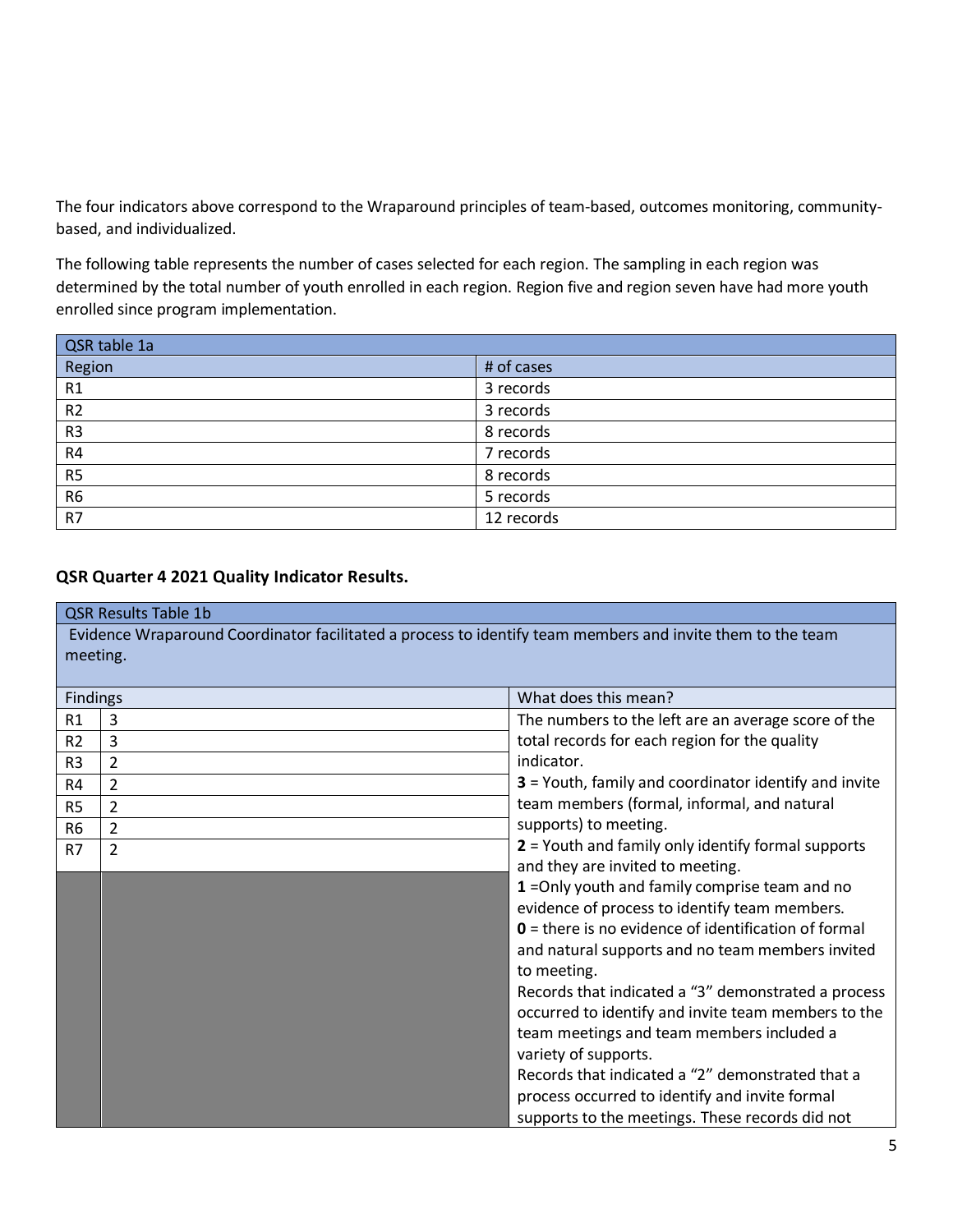# QSR Results Table 1c

Evidence of monitoring progress towards identified outcomes in the Wraparound Plan of Care.

| <b>Findings</b> |   | What does this mean?                                     |
|-----------------|---|----------------------------------------------------------|
| R <sub>1</sub>  | 1 | The numbers to the left are an average of the results    |
| R <sub>2</sub>  | 0 | for the region for this quality indicator.               |
| R <sub>3</sub>  | 2 | 3= Plan of care and/or updates demonstrate goal          |
| R4              | 1 | completion and/or changes in outcome statements,         |
| R <sub>5</sub>  |   | strategies, and action steps.                            |
| R <sub>6</sub>  | 1 | 2= Plan of care and/or updates demonstrate changes       |
| R7              | 2 | in most of the goals, outcome statements, strategies,    |
|                 |   | and action steps.                                        |
|                 |   | 1= Plan of care and/or updates demonstrate changes       |
|                 |   | in some of the goals, outcome statements, strategies,    |
|                 |   | and action steps.                                        |
|                 |   | <b>0</b> =Plan of care and/or updates do not demonstrate |
|                 |   | changes in goals, outcome statements, strategies, or     |
|                 |   | actions steps.                                           |
|                 |   | On average the records reviewed demonstrated little      |
|                 |   | outcome monitoring. It is unclear if there was no        |
|                 |   | actual outcome monitoring, or the Wraparound             |
|                 |   | coordinators did not document this fidelity quality      |
|                 |   | practice. Further training and coaching to this issues   |
|                 |   | will occur in the 2 <sup>nd</sup> quarter of SFY 2022.   |

|                                                                                                                        | <b>QSR Results Table 1d</b> |                                                               |  |  |  |  |  |
|------------------------------------------------------------------------------------------------------------------------|-----------------------------|---------------------------------------------------------------|--|--|--|--|--|
| Evidence that the plan of care included a variety of strategies to meet the youth and family needs, draws upon natural |                             |                                                               |  |  |  |  |  |
| supports, and included community services and supports identified by the family.                                       |                             |                                                               |  |  |  |  |  |
|                                                                                                                        |                             |                                                               |  |  |  |  |  |
| <b>Findings</b>                                                                                                        |                             | What does this mean?                                          |  |  |  |  |  |
| R1                                                                                                                     | 66 %                        | This question is answered with a $Y$ or $N$ and the scores to |  |  |  |  |  |
| R <sub>2</sub>                                                                                                         | 100%                        | the left indicate the percentage of files that indicate a Y.  |  |  |  |  |  |
| R <sub>3</sub>                                                                                                         | 80%                         | Four of the region records demonstrated more than fifty       |  |  |  |  |  |
| R4                                                                                                                     | 50%                         | percent (50%) of plans of care that incorporated a variety    |  |  |  |  |  |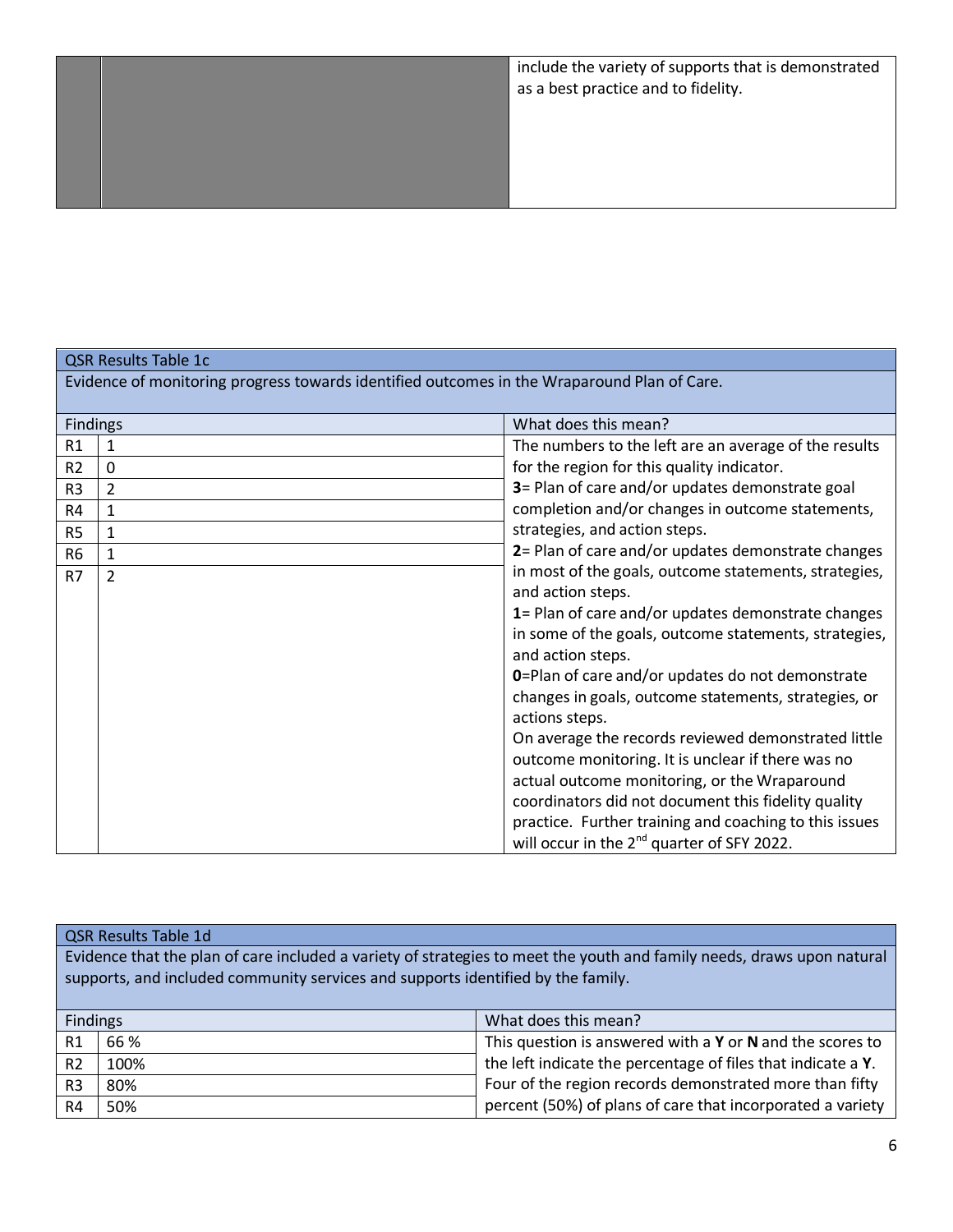| R <sub>5</sub> | 80% | of strategies to meet needs, utilized natural supports in        |
|----------------|-----|------------------------------------------------------------------|
| R <sub>6</sub> | 50% | the planning and included community services and                 |
| R7             | 55% | supports identified by the family.                               |
|                |     | Further coaching and training will occur in the $2^{nd}$ quarter |
|                |     | of the SFY 2022 to assist Coordinators to ensure that the        |
|                |     | plan of care incorporates strategies to meet needs,              |
|                |     | includes natural supports not just formal supports and           |
|                |     | utilizes community services and supports identified by           |
|                |     | the youth and family.                                            |

| QSR Results Table 1e |                                                                       |                                                                                                                    |                                                                                   |                                                                                              |                                                                       |                                                                                                  |  |
|----------------------|-----------------------------------------------------------------------|--------------------------------------------------------------------------------------------------------------------|-----------------------------------------------------------------------------------|----------------------------------------------------------------------------------------------|-----------------------------------------------------------------------|--------------------------------------------------------------------------------------------------|--|
|                      | <b>Evidence Crisis</b><br>& Safety<br>Planning<br>process<br>occurred | Evidence Risk<br>behavior items<br>from CANS are<br>addressed on<br>the plan of care<br>or Crisis &<br>Safety Plan | Crisis Plan<br>actively<br>addressed<br>prevention and<br>early<br>identification | Plan described<br>roles &<br>responsibilities<br>in preventing<br>and identifying<br>crises. | Crisis plan<br>provides steps<br>that are tied to<br>crisis severity. | Crisis plan<br>provides<br>specific steps to<br>take in post<br>crisis response<br>and planning. |  |
| $R1n=3$              | 66%                                                                   | 50%                                                                                                                | 50%                                                                               | 50%                                                                                          | 0%                                                                    | 0%                                                                                               |  |
| $R2n=3$              | 66%                                                                   | 66%                                                                                                                | 66%                                                                               | 66%                                                                                          | 33%                                                                   | 33%                                                                                              |  |
| $R3n=5$              | 100%                                                                  | 100%                                                                                                               | 100%                                                                              | 80%                                                                                          | 80%                                                                   | 80%                                                                                              |  |
| $R4n=2$              | 100%                                                                  | 100%                                                                                                               | 100%                                                                              | 100%                                                                                         | 50%                                                                   | 50%                                                                                              |  |
| $R5 n=3$             | 66%                                                                   | 100%                                                                                                               | 66%                                                                               | 66%                                                                                          | 66%                                                                   | 33%                                                                                              |  |
| $R6 n=2$             | 100%                                                                  | 0%                                                                                                                 | 50%                                                                               | 50%                                                                                          | 50%                                                                   | 50%                                                                                              |  |
| $R7n=2$              | 100%                                                                  | 100%                                                                                                               | 50%                                                                               | 100%                                                                                         | 50%                                                                   | 50%                                                                                              |  |

\*Please note the total number of cases reviewed in each region for tale 1e was dependent upon those cases that identified a crisis and were at a place to develop the crisis and safety plan or had completed Wraparound through phase 2.

#### **What does this mean?**

Crisis and safety plans are created in Phase 2 of Wraparound. Four out of seven regions documented a crisis and safety planning process in the records and well as including the risk behaviors items on the CANS. The other indicators in this section demonstrated more variability in the records. The records demonstrated that often many parts of the quality indicators were met, and some were not. Further training and coaching for the regions are recommended to assist the regions and coordinators to ensure that the quality indicators of the QSR are understood and incorporated in the record.

#### **Summary**

Using the Quality Service Review (QSR) tool, the information gained is assisting the Idaho WInS program to develop best practice for the provision of Wraparound in the state. In this Q4 report, focus on three key indicators of the QSR has shown the following:

• Wraparound Coordinators are documenting their efforts to include youth and family identified team members; formal, informal, and natural supports, to the team meeting.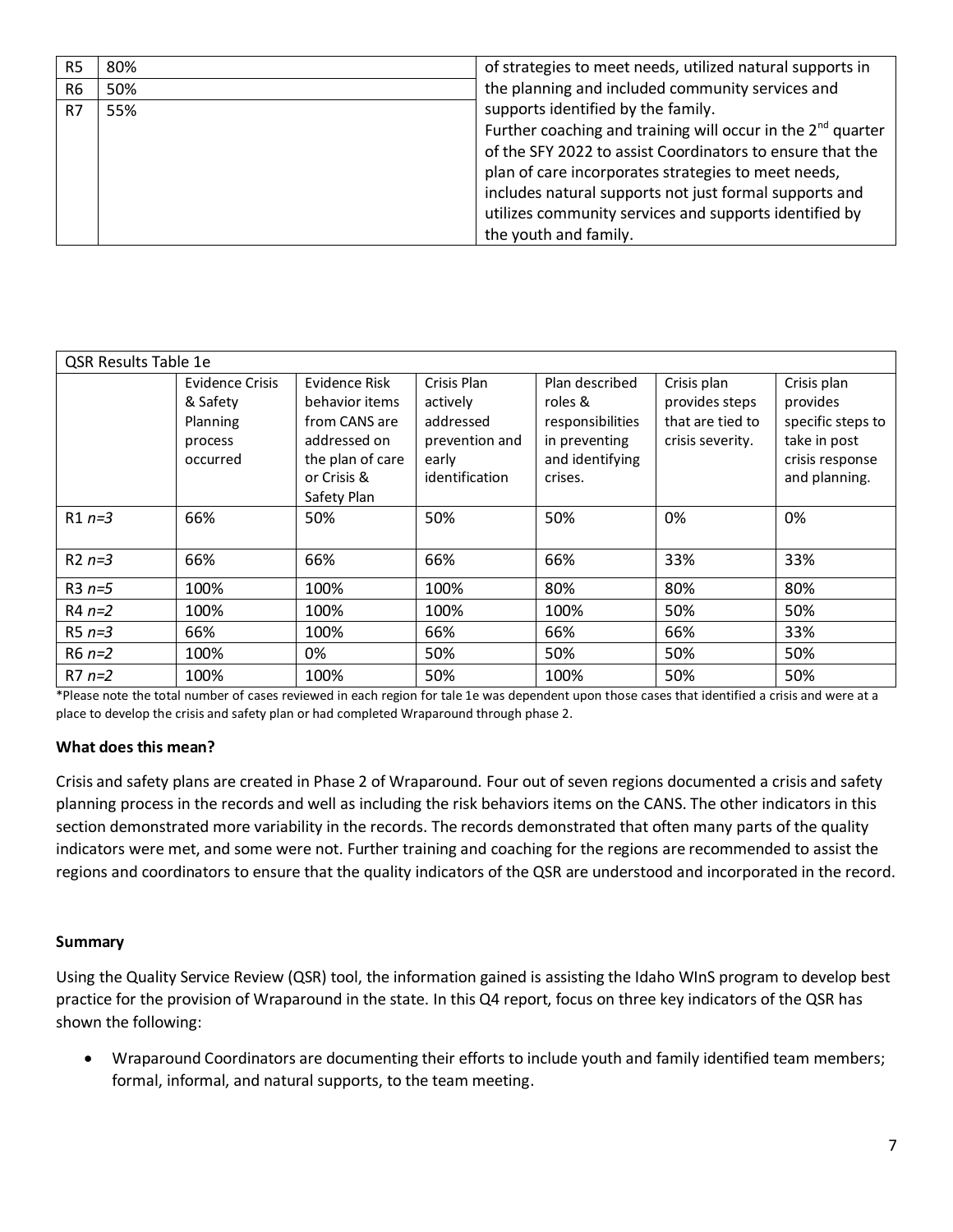- Outcome monitoring in the Wraparound process is evidenced by adjusting strategies and action steps through updates to the Wraparound Plan of Care. This key indicator could use additional support through training and coaching on outcomes monitoring in record keeping in the second quarter of the SFY 2022.
- More than 50% of the records reviewed demonstrated Wraparound plans of care that incorporated a variety of strategies to meet youth and family needs, included natural supports in the planning and community services and supports. Wraparound plan utilizing the variety of strategies to meet needs provide a plan of care for families that are more diverse and creative in the approaches to meet identified needs.
- An area for continued training and coaching is around Crisis and Safety plans. Through coaching and evidenced by the QSR results is a misconception that the Crisis and Safety planning meeting always takes place after the Wraparound plan of Care is built to maintain fidelity. For fidelity, both the Wraparound plan of Care and Crisis and Safety plan must take place in phase two but there is no requirement for one plan to be completed before the other. It would be best practice for the coordinator with the youth and family to develop the plan that meets their needs when it is needed. If the youth and family require crisis and safety planning first then this is an option for the youth, family, and coordinator.

## **Next Steps**

The Next QSR will take place in Spring 2022. Based on the above results, The Quality Assurance Unit of DBH will adjust the QSR rating tool, provide coaching and training to regions regarding best practices.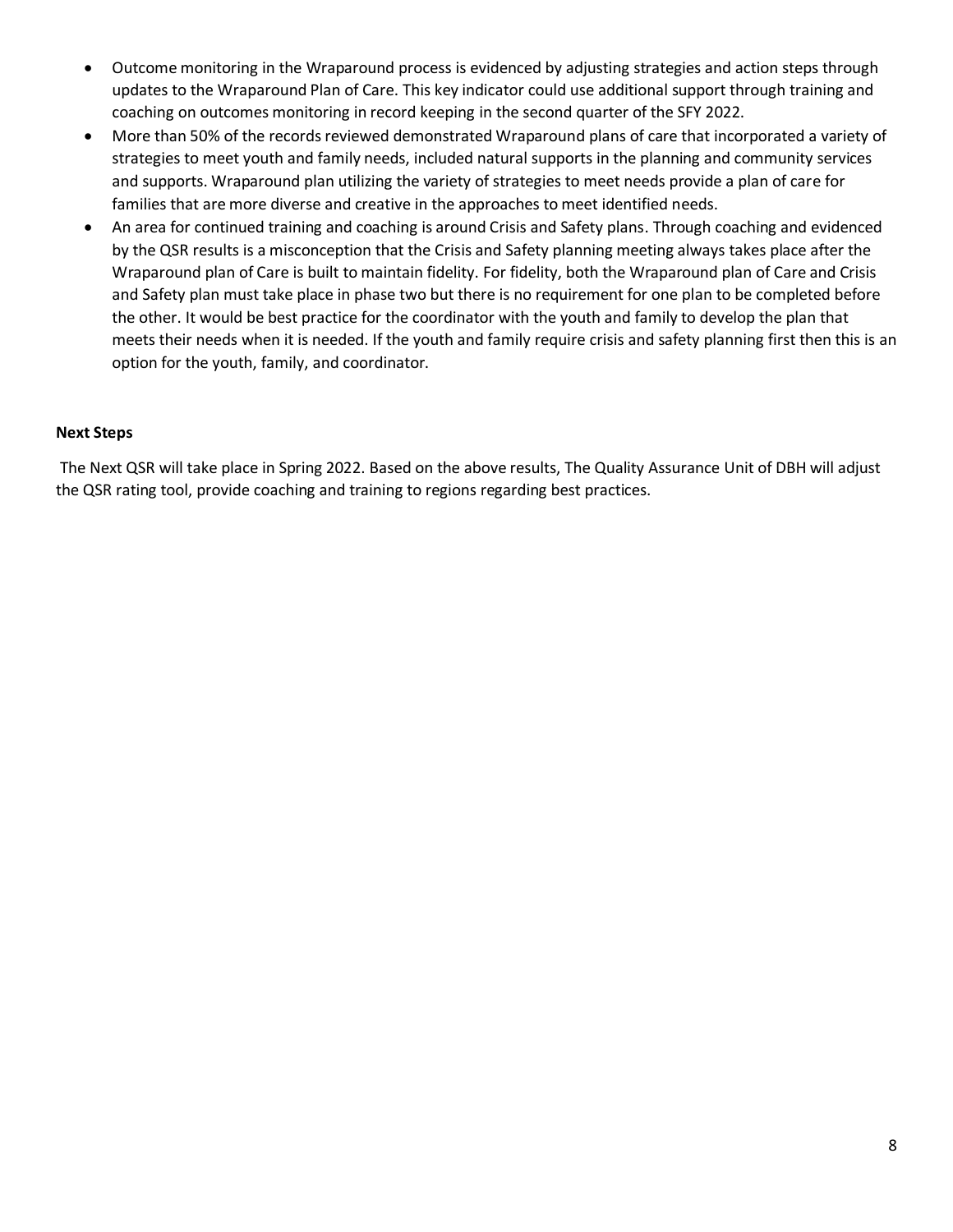# **Appendix A**

The YES Principles of Care are eleven (11) values that are applied in all areas of mental health treatment planning, implementation, and evaluation.

- 1.0 Family Centered
- 2.0 Family and Youth Voice and Choice
- 3.0 Strengths-Based
- 4.0 Individualized Care
- 5.0 Team-Based
- 6.0 Community-Based Service Array
- 7.0 Collaboration
- 8.0 Unconditional
- 9.0 Culturally Competent
- 10.0 Early Identification and Intervention
- 11.0 Outcome-Based

The Practice Model in the YES system of Care describes the expected experience of care in six (6) practice components.

- 1.0 Engagement
- 2.0 Assessment
- 3.0 Care Planning & Implementation
- 4.0 Teaming
- 5.0 Monitoring & Adapting
- 6.0 Transition

For more detailed information please utilize the link provided for the full YES Principles of Care and Practice Model document.

[https://yes.idaho.gov/wp-content/uploads/2021/04/PrinciplesofCare\\_PracticeModel\\_inPractice.pdf](https://yes.idaho.gov/wp-content/uploads/2021/04/PrinciplesofCare_PracticeModel_inPractice.pdf)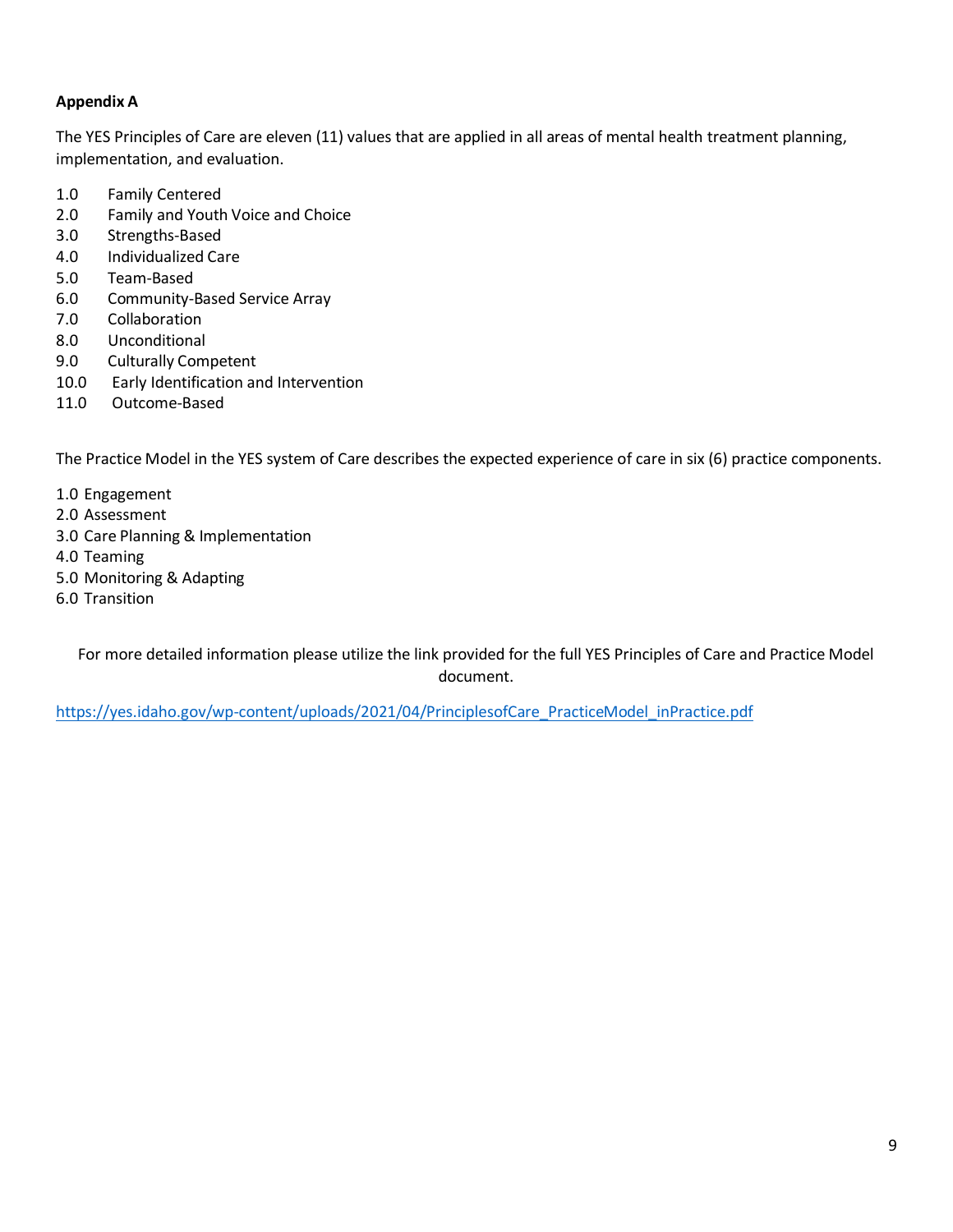# **Appendix B**

# **The Ten Wraparound principles**

**Family driven & Youth Guided-** Family and youth perspectives are intentionally elicited and prioritized during all phases of the Wraparound Process. The needs of the youth and family and youth determine how and when services are rendered, and goals, interventions and outcomes are mutually defined with them. Planning is grounded in the family member's perspectives, and the team strives to provide options and choices to create a plan that reflects family and youth values, Preferences, and strengths.

**Individualized-** The team utilizes the strengths, assets, resources and needs of the youth and family to develop and implement a customized set of strategies, supports and services. Services are based on specific needs of the youth and family and not on a categorical intervention model. Services are not replicated for other families without an assessment of needs, strengths, and that family's vision.

**Strength-based-** The positive aspects of the youth, family and community must be a central part of individualized services planning. A strength perspective demands a different way of looking at individuals, families, and communities. They must be seen in the light of the capacities, talents, competencies, possibilities, visions, values, hopes, and dreams however, dashed and distorted these may have become through circumstances, oppression, and trauma. Team members believe that strengths ultimately meet needs.

**Team Based-** The Wraparound team consists of individuals committed to the family and youth through informal, formal, community supports and service relationships. The team should be no more than fifty percent (50%) providers. The youth and family decide who is on their team. Wraparound plans are co-authored by collecting all interested and invested parties who will work toward the youth and family vision.

**Outcome based-** The team ties the goals and strategies of the plan to observable and measurable indicators of success, monitor progress in terms of these indicators and revise the plan as necessary. The team is accountable to the family, other team members, to individuals, organizations and agencies, and the public. Team based outcome monitoring ultimately aids the community to demonstrate success as part of the overall Wraparound evaluation plan.

**Community based-** The Wraparound team implements service and support strategies that take place in the most inclusive, most responsive, and least restrictive setting possible. Services and supports safely promote child and family integration into home and community life.

**Persistence** The team agrees to change strategies as the needs of the youth and family change, to not deny care or services because of extreme severity of disability, and to never reject or eject the child and family form services. Despite challenges, the team persists in working toward the goals included in the Wraparound plan until the team reaches agreement that a formal Wraparound process is no longer required. **-**

**Culturally and linguistically responsive-** The Wraparound process demonstrates respect for and builds on the values, preferences, beliefs, culture and identify of the youth, family, and their community. Services are designed, delivered, and incorporated into the religious customs, regional, racial, and ethnic values, and beliefs of the youth and family. They honor the unique customs, traditions, morals, and habits. Team members value diversity and are aware of and accept differences. They understand the role of their own cultural values to adapt practices to the cultural context of the youth, family, and community.

**Collaboration-** All team members work cooperatively and share responsibility for developing, implementing, monitoring, and evaluating the Wraparound plan. The plan reflects blending of team members' perspectives, mandates, and resources. Planning and services are comprehensive, addressing needs in all life domains and system mandates.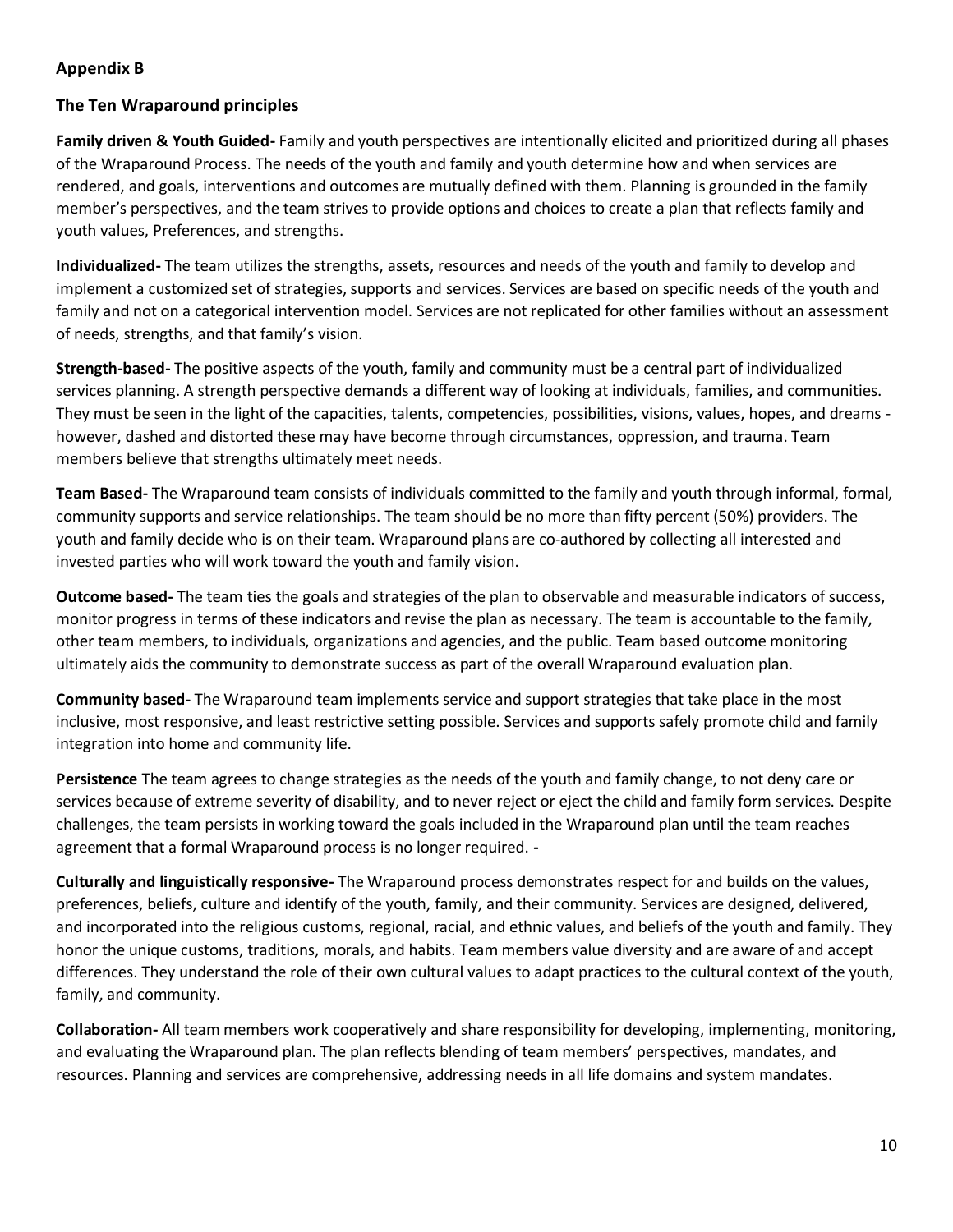**Natural Supports-** The team actively seeks out and encourages the full participation of team members drawn from family members' network of interpersonal and community relationships. The Wraparound plan reflects activities and interventions that draw on the sources of natural supports. The team will help build natural supports of none exist.